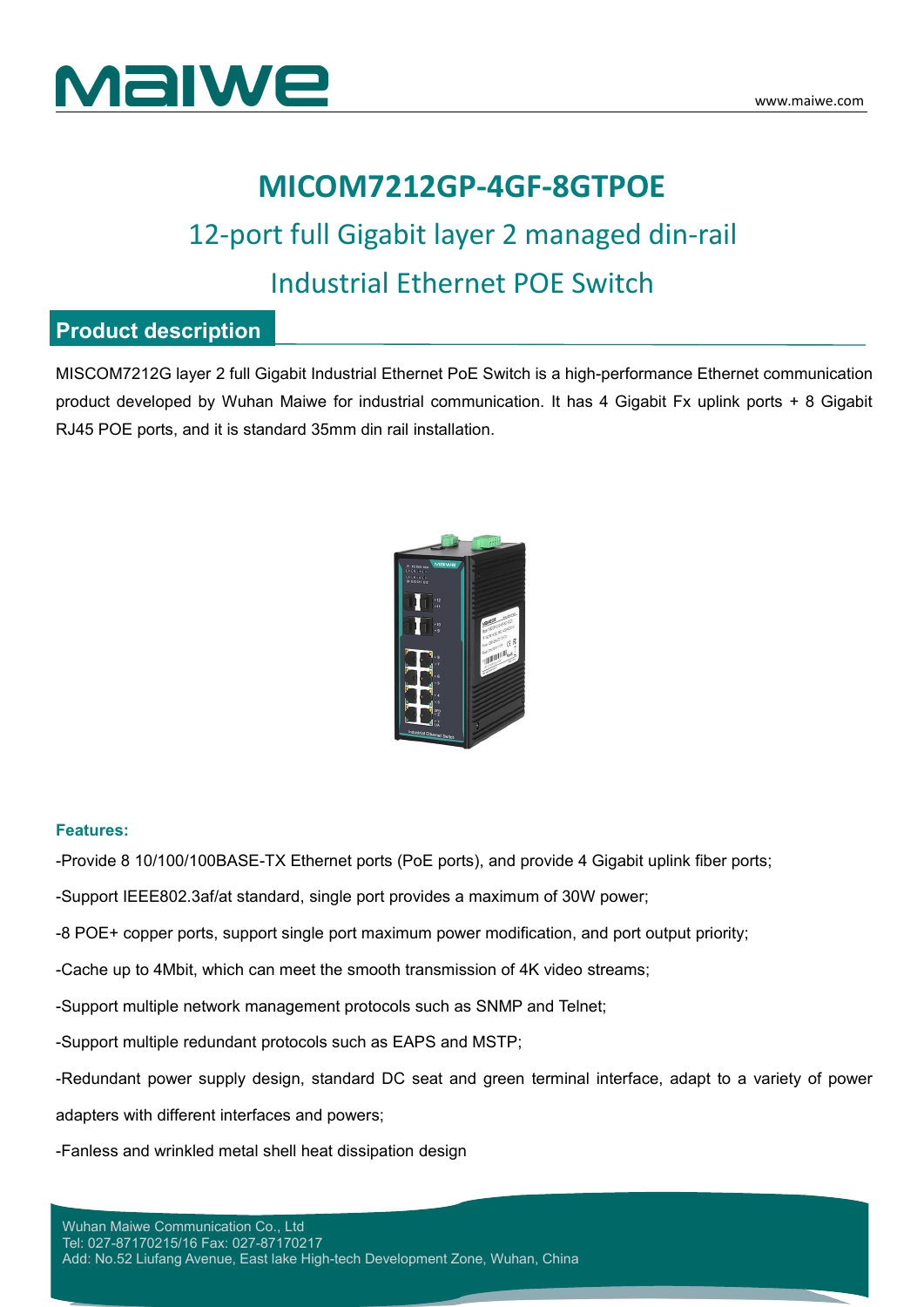# **MalWe**

### **Product specification**

|  | <b>Technical parameters</b> |  |
|--|-----------------------------|--|
|--|-----------------------------|--|

| <b>Protocol Standard</b>          | IEEE802.3(Ethernet), IEEE802.3u(100Base-TX/100Base-FX), IEEE802.3x(Flow<br>Control), IEEE802.3ab(1000Base-T), 802.3af(Power over Ethernet POE<br>standard), 802.1at(Power over Ethernet POE standard) |
|-----------------------------------|-------------------------------------------------------------------------------------------------------------------------------------------------------------------------------------------------------|
| <b>Switch capability</b>          |                                                                                                                                                                                                       |
| <b>MAC Table Size</b>             | 16k                                                                                                                                                                                                   |
| Backplane bandwidth               | 24Gbps                                                                                                                                                                                                |
| Switch mode                       | $<$ 5µs                                                                                                                                                                                               |
| <b>Interface</b>                  |                                                                                                                                                                                                       |
|                                   | Port numbers:12                                                                                                                                                                                       |
| Gigabit ports                     | Interface: SFP fiber optic interface (LC interface, single/multi-mode optional) and<br>10/100/1000M adaptive copper port<br>PoE ports provide up to 15.4W (af) or 30W (at) power                      |
|                                   | Baud rate: 1000Base-LX(fiber interface), 10/100/1000M for copper port                                                                                                                                 |
| Terminal block for<br>power input | 5.08mm pitch plug-in terminal                                                                                                                                                                         |
| Terminal block for<br>relay alarm | 5.08mm terminal block, 1A@24VDC                                                                                                                                                                       |
| <b>Communication distance</b>     |                                                                                                                                                                                                       |
| Twisted-pair                      | 100m(CAT5/CAT5e cable)                                                                                                                                                                                |
| Multi-mode Fiber                  | Gigabit multi-mode: 850nm, 500m;                                                                                                                                                                      |
| Single-Mode Fiber                 | Gigabit single-mode: 1310nm, 20km;                                                                                                                                                                    |
| <b>LED indicator lights</b>       |                                                                                                                                                                                                       |
| Front panel LED<br>lights         | Port light: LINK/ACT; SPEED; POE Status                                                                                                                                                               |
|                                   | Power status light: PWR                                                                                                                                                                               |
|                                   | System indicator light: RUN                                                                                                                                                                           |
| <b>Power</b>                      |                                                                                                                                                                                                       |
| Power supply                      | DC48~57V; 50/60Hz                                                                                                                                                                                     |
| Power consumption                 | <15W(not include POE)                                                                                                                                                                                 |
| Reverse protection                | Support                                                                                                                                                                                               |
| <b>Working Environment</b>        |                                                                                                                                                                                                       |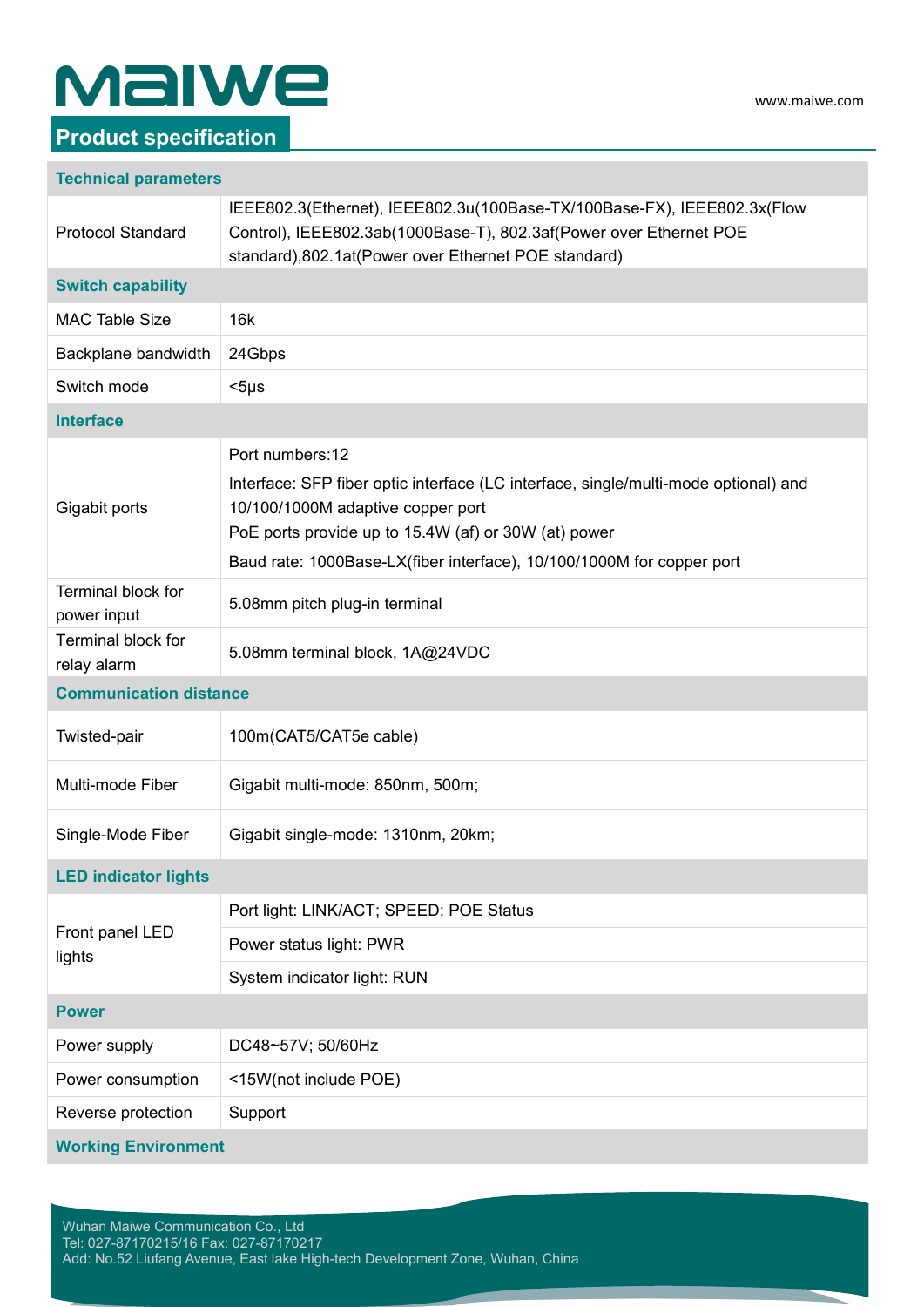# Malwe

| $-40^{\circ}$ C~85 $^{\circ}$ C                                                                                                                                       |
|-----------------------------------------------------------------------------------------------------------------------------------------------------------------------|
| -40 $^{\circ}$ C~85 $^{\circ}$ C                                                                                                                                      |
| 10%~95%                                                                                                                                                               |
| <b>Physical Characteristics</b>                                                                                                                                       |
| IP40 protection, aluminum alloy shell                                                                                                                                 |
| Din-rail mounting installation                                                                                                                                        |
| 160mm×74mm×122mm                                                                                                                                                      |
|                                                                                                                                                                       |
| EN61000-4-2(ESD), Level 4<br>EN61000-4-3(RS), Level 4<br>EN61000-4-4(EFT), Level 4<br>EN61000-4-5(Surge), Level 4<br>EN61000-4-6(CS), Level 4<br>EN61000-4-8, Level 5 |
| IEC60068-2-27                                                                                                                                                         |
| IEC60068-2-32                                                                                                                                                         |
| IEC60068-2-6                                                                                                                                                          |
|                                                                                                                                                                       |
| 5 Years                                                                                                                                                               |
|                                                                                                                                                                       |
| CE, FCC, RoHS                                                                                                                                                         |
|                                                                                                                                                                       |